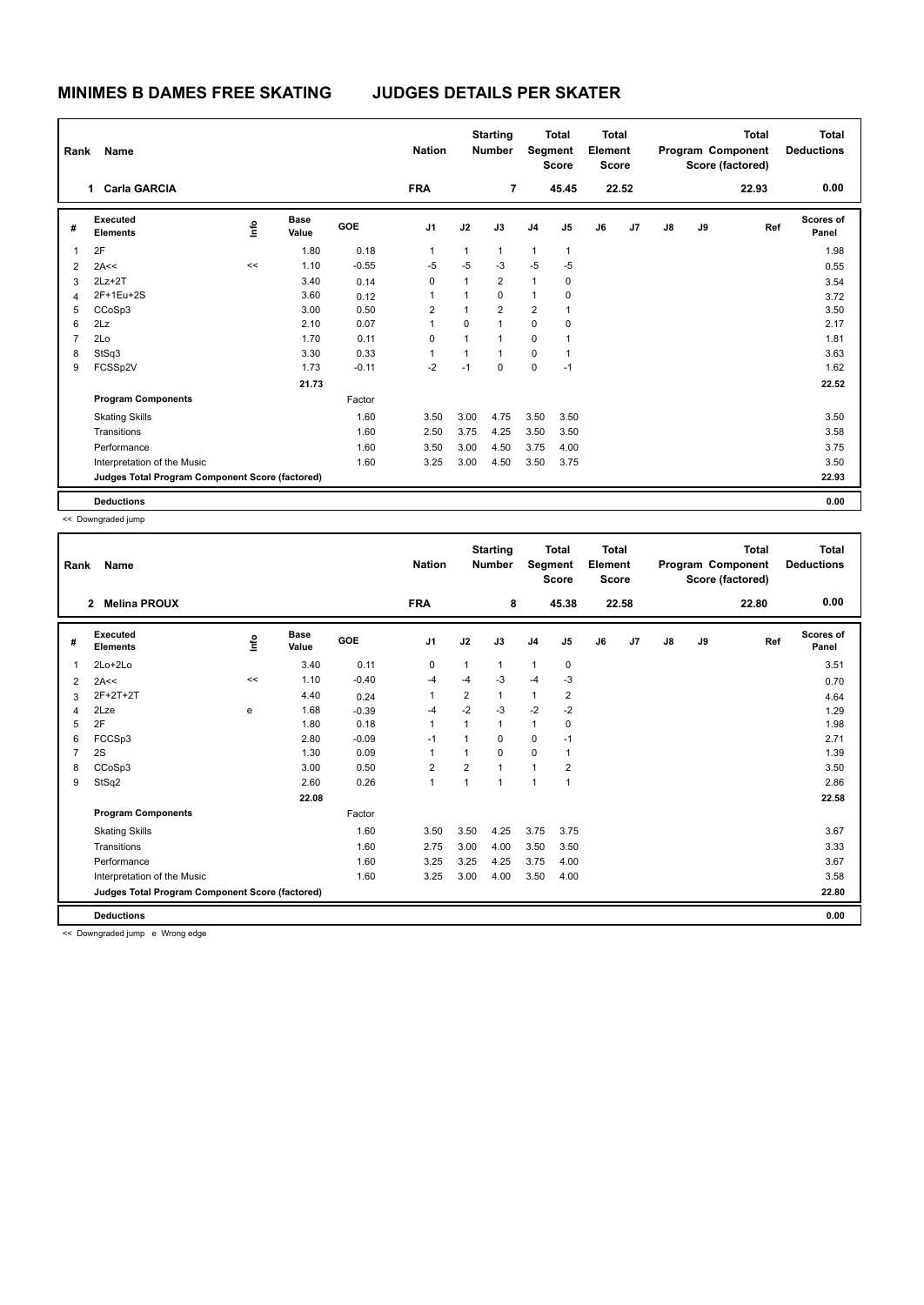| Rank           | Name                                            |      |                      |            | <b>Nation</b>  |      | <b>Starting</b><br><b>Number</b> |                | <b>Total</b><br>Segment<br><b>Score</b> | Total<br>Element<br><b>Score</b> |       |               |    | <b>Total</b><br>Program Component<br>Score (factored) | <b>Total</b><br><b>Deductions</b> |
|----------------|-------------------------------------------------|------|----------------------|------------|----------------|------|----------------------------------|----------------|-----------------------------------------|----------------------------------|-------|---------------|----|-------------------------------------------------------|-----------------------------------|
|                | <b>Romane TELEMAQUE</b><br>3                    |      |                      |            | <b>FRA</b>     |      | 5                                |                | 45.21                                   |                                  | 22.81 |               |    | 22.40                                                 | 0.00                              |
| #              | Executed<br><b>Elements</b>                     | ١mfo | <b>Base</b><br>Value | <b>GOE</b> | J <sub>1</sub> | J2   | J3                               | J <sub>4</sub> | J <sub>5</sub>                          | J6                               | J7    | $\mathsf{J}8$ | J9 | Ref                                                   | Scores of<br>Panel                |
| 1              | 2A<<                                            | <<   | 1.10                 | $-0.40$    | $-4$           | $-5$ | -3                               | $-4$           | $-3$                                    |                                  |       |               |    |                                                       | 0.70                              |
| $\overline{2}$ | 2Lz+1Eu+2S                                      |      | 3.90                 | 0.00       | $\mathbf 0$    | 0    | $\mathbf{1}$                     | $\mathbf 0$    | $\mathbf 0$                             |                                  |       |               |    |                                                       | 3.90                              |
| 3              | 2Lo                                             |      | 1.70                 | 0.06       | 0              | 1    | $\mathbf{1}$                     | 0              | 0                                       |                                  |       |               |    |                                                       | 1.76                              |
| $\overline{4}$ | StSq3                                           |      | 3.30                 | 0.33       | 1              | 1    | $\mathbf{1}$                     | $\mathbf{1}$   | $\overline{2}$                          |                                  |       |               |    |                                                       | 3.63                              |
| 5              | FCSSp3                                          |      | 2.60                 | 0.26       | 0              | 1    | $\overline{2}$                   | $\mathbf{1}$   | $\overline{1}$                          |                                  |       |               |    |                                                       | 2.86                              |
| 6              | $2F+2T$                                         |      | 3.10                 | $-0.06$    | $-1$           | 1    | $\mathbf 0$                      | 0              | $-1$                                    |                                  |       |               |    |                                                       | 3.04                              |
| $\overline{7}$ | 2Lz                                             |      | 2.10                 | 0.00       | 0              | 0    | $\mathbf{1}$                     | $\mathbf 0$    | 0                                       |                                  |       |               |    |                                                       | 2.10                              |
| 8              | 2F                                              |      | 1.80                 | $-0.48$    | $-3$           | $-3$ | $-2$                             | $-3$           | $-2$                                    |                                  |       |               |    |                                                       | 1.32                              |
| 9              | CCoSp3                                          |      | 3.00                 | 0.50       | 1              | 1    | $\overline{2}$                   | $\overline{2}$ | $\overline{2}$                          |                                  |       |               |    |                                                       | 3.50                              |
|                |                                                 |      | 22.60                |            |                |      |                                  |                |                                         |                                  |       |               |    |                                                       | 22.81                             |
|                | <b>Program Components</b>                       |      |                      | Factor     |                |      |                                  |                |                                         |                                  |       |               |    |                                                       |                                   |
|                | <b>Skating Skills</b>                           |      |                      | 1.60       | 3.25           | 3.00 | 4.25                             | 3.50           | 3.50                                    |                                  |       |               |    |                                                       | 3.42                              |
|                | Transitions                                     |      |                      | 1.60       | 3.00           | 3.00 | 4.00                             | 3.25           | 3.75                                    |                                  |       |               |    |                                                       | 3.33                              |
|                | Performance                                     |      |                      | 1.60       | 3.75           | 3.25 | 4.00                             | 3.75           | 3.75                                    |                                  |       |               |    |                                                       | 3.75                              |
|                | Interpretation of the Music                     |      |                      | 1.60       | 3.00           | 3.25 | 4.00                             | 3.50           | 3.75                                    |                                  |       |               |    |                                                       | 3.50                              |
|                | Judges Total Program Component Score (factored) |      |                      |            |                |      |                                  |                |                                         |                                  |       |               |    |                                                       | 22.40                             |
|                | <b>Deductions</b>                               |      |                      |            |                |      |                                  |                |                                         |                                  |       |               |    |                                                       | 0.00                              |

<< Downgraded jump

| Rank           | Name                                            |    |                      |         | <b>Nation</b> |              | <b>Starting</b><br><b>Number</b> | Segment        | <b>Total</b><br><b>Score</b> | Total<br>Element<br><b>Score</b> |       |               |    | <b>Total</b><br>Program Component<br>Score (factored) | Total<br><b>Deductions</b> |
|----------------|-------------------------------------------------|----|----------------------|---------|---------------|--------------|----------------------------------|----------------|------------------------------|----------------------------------|-------|---------------|----|-------------------------------------------------------|----------------------------|
|                | 4 Ilana MACRE                                   |    |                      |         | <b>FRA</b>    |              | 4                                |                | 43.72                        |                                  | 23.15 |               |    | 21.07                                                 | $-0.50$                    |
| #              | <b>Executed</b><br><b>Elements</b>              | ۴٥ | <b>Base</b><br>Value | GOE     | J1            | J2           | J3                               | J <sub>4</sub> | J5                           | J6                               | J7    | $\mathsf{J}8$ | J9 | Ref                                                   | Scores of<br>Panel         |
| $\mathbf{1}$   | 2Lo                                             |    | 1.70                 | 0.17    | 1             | $\mathbf{1}$ | $\mathbf{1}$                     | $\mathbf{1}$   | $\mathbf{1}$                 |                                  |       |               |    |                                                       | 1.87                       |
| 2              | $2F+2T+2Lo$                                     |    | 4.80                 | 0.00    | 0             | $\mathbf{1}$ | 0                                | 0              | 0                            |                                  |       |               |    |                                                       | 4.80                       |
| 3              | $2Lz+2T$                                        |    | 3.40                 | 0.07    | 0             | $\mathbf{1}$ | 0                                | $\mathbf{1}$   | 0                            |                                  |       |               |    |                                                       | 3.47                       |
| 4              | CCoSp3                                          |    | 3.00                 | 0.10    | 0             | $\mathbf{1}$ |                                  | $\Omega$       | $\Omega$                     |                                  |       |               |    |                                                       | 3.10                       |
| 5              | 2F                                              |    | 1.80                 | 0.12    | 1             | 1            | 0                                | $\mathbf 0$    | 1                            |                                  |       |               |    |                                                       | 1.92                       |
| 6              | 2Aq                                             | q  | 3.30                 | $-1.65$ | $-5$          | $-5$         | $-5$                             | $-5$           | $-5$                         |                                  |       |               |    |                                                       | 1.65                       |
| $\overline{7}$ | 2Lz                                             |    | 2.10                 | 0.21    | 0             | $\mathbf{1}$ | $\mathbf{1}$                     | $\mathbf{1}$   | 1                            |                                  |       |               |    |                                                       | 2.31                       |
| 8              | StSq2                                           |    | 2.60                 | 0.09    | $-1$          | $\Omega$     |                                  | $\Omega$       | 1                            |                                  |       |               |    |                                                       | 2.69                       |
| 9              | FCSSp1V                                         |    | 1.43                 | $-0.09$ | $-1$          | $\Omega$     | $-1$                             | $\mathbf{1}$   | $-2$                         |                                  |       |               |    |                                                       | 1.34                       |
|                |                                                 |    | 24.13                |         |               |              |                                  |                |                              |                                  |       |               |    |                                                       | 23.15                      |
|                | <b>Program Components</b>                       |    |                      | Factor  |               |              |                                  |                |                              |                                  |       |               |    |                                                       |                            |
|                | <b>Skating Skills</b>                           |    |                      | 1.60    | 3.50          | 3.25         | 3.50                             | 3.50           | 3.50                         |                                  |       |               |    |                                                       | 3.50                       |
|                | Transitions                                     |    |                      | 1.60    | 3.50          | 2.75         | 3.25                             | 3.50           | 3.50                         |                                  |       |               |    |                                                       | 3.42                       |
|                | Performance                                     |    |                      | 1.60    | 3.00          | 3.00         | 3.50                             | 3.50           | 3.25                         |                                  |       |               |    |                                                       | 3.25                       |
|                | Interpretation of the Music                     |    |                      | 1.60    | 2.75          | 2.75         | 3.50                             | 3.00           | 3.25                         |                                  |       |               |    |                                                       | 3.00                       |
|                | Judges Total Program Component Score (factored) |    |                      |         |               |              |                                  |                |                              |                                  |       |               |    |                                                       | 21.07                      |
|                | <b>Deductions</b>                               |    | Falls:               | $-0.50$ |               |              |                                  |                |                              |                                  |       |               |    |                                                       | $-0.50$                    |

q Jump landed on the quarter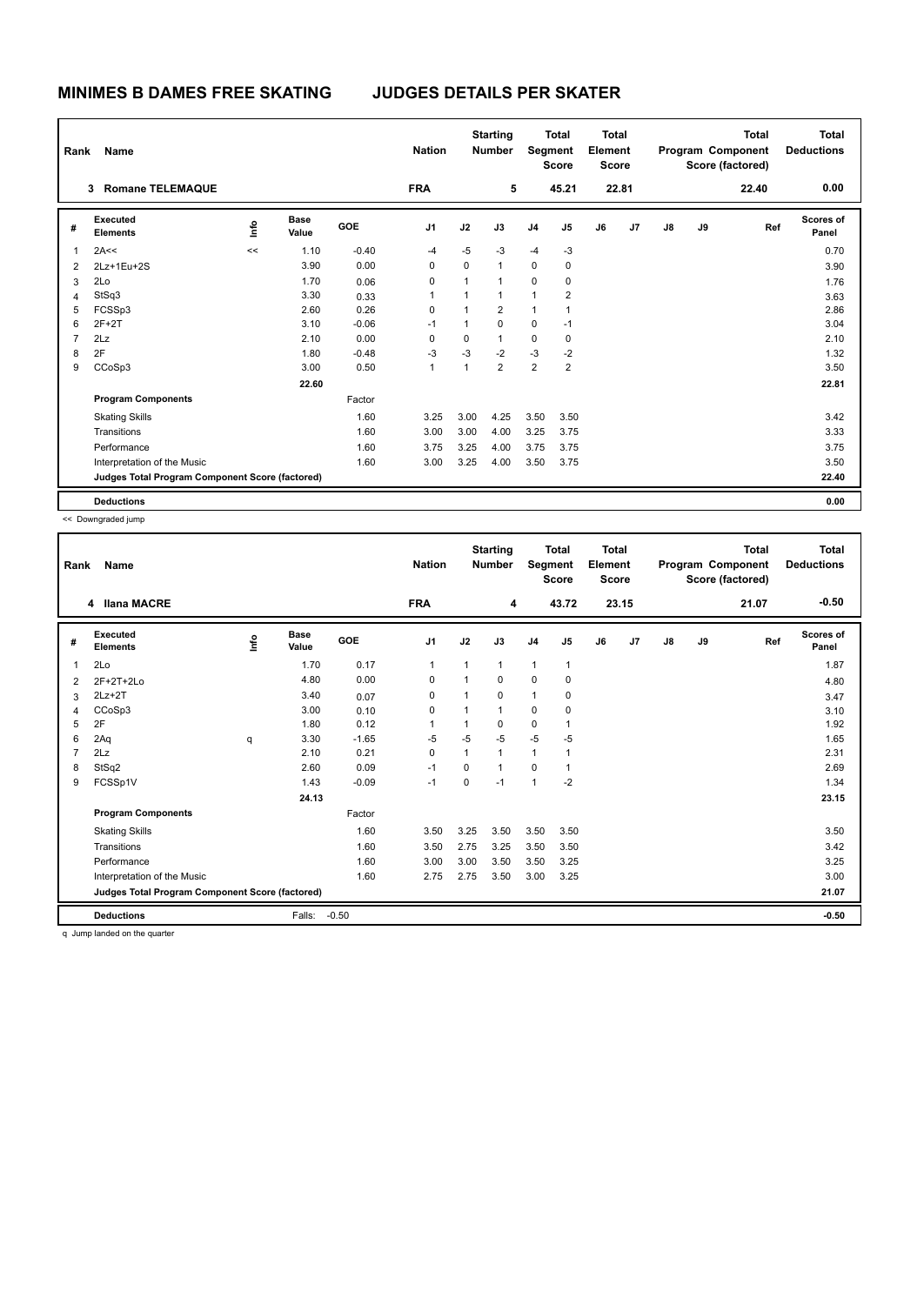| Rank           | Name                                            |         |                      |            | <b>Nation</b>  |      | <b>Starting</b><br><b>Number</b> |                | <b>Total</b><br>Segment<br><b>Score</b> | <b>Total</b><br>Element<br><b>Score</b> |       |    |    | Total<br>Program Component<br>Score (factored) | <b>Total</b><br><b>Deductions</b> |
|----------------|-------------------------------------------------|---------|----------------------|------------|----------------|------|----------------------------------|----------------|-----------------------------------------|-----------------------------------------|-------|----|----|------------------------------------------------|-----------------------------------|
|                | <b>Sheryl OVIDE ETIENNE</b><br>5                |         |                      |            | <b>FRA</b>     |      | 6                                |                | 41.04                                   |                                         | 21.01 |    |    | 20.53                                          | $-0.50$                           |
| #              | Executed<br><b>Elements</b>                     | Info    | <b>Base</b><br>Value | <b>GOE</b> | J <sub>1</sub> | J2   | J3                               | J <sub>4</sub> | J <sub>5</sub>                          | J6                                      | J7    | J8 | J9 | Ref                                            | Scores of<br>Panel                |
| $\overline{1}$ | 2Lz!+1Eu+2S                                     |         | 3.90                 | $-0.28$    | $-2$           | $-1$ | $-2$                             | $-1$           | $-1$                                    |                                         |       |    |    |                                                | 3.62                              |
| $\overline{2}$ | 2A<                                             | $\prec$ | 2.64                 | $-1.32$    | $-5$           | $-5$ | $-5$                             | $-5$           | $-5$                                    |                                         |       |    |    |                                                | 1.32                              |
| 3              | $2F+2T$                                         |         | 3.10                 | 0.18       | 1              | 1    | 0                                | $\mathbf{1}$   | $\mathbf{1}$                            |                                         |       |    |    |                                                | 3.28                              |
| 4              | CCoSp2                                          |         | 2.50                 | $-0.17$    | $-1$           | 0    | $-1$                             | $\mathbf{1}$   | $-2$                                    |                                         |       |    |    |                                                | 2.33                              |
| 5              | StSqB                                           |         | 1.50                 | 0.05       | 1              | 0    | $\mathbf 0$                      | 0              | 1                                       |                                         |       |    |    |                                                | 1.55                              |
| 6              | 2Lz                                             |         | 2.10                 | 0.21       | 0              | 1    | $\mathbf{1}$                     | 1              | $\overline{1}$                          |                                         |       |    |    |                                                | 2.31                              |
| $\overline{7}$ | 2F                                              |         | 1.80                 | 0.18       | 1              | 1    | $\overline{1}$                   | $\mathbf{1}$   | 0                                       |                                         |       |    |    |                                                | 1.98                              |
| 8              | 2Lo                                             |         | 1.70                 | 0.06       | 0              | 1    | $\overline{1}$                   | $\Omega$       | 0                                       |                                         |       |    |    |                                                | 1.76                              |
| 9              | FSSp3                                           |         | 2.60                 | 0.26       | 1              | 1    | $\overline{1}$                   | $\overline{1}$ | $\mathbf 0$                             |                                         |       |    |    |                                                | 2.86                              |
|                |                                                 |         | 21.84                |            |                |      |                                  |                |                                         |                                         |       |    |    |                                                | 21.01                             |
|                | <b>Program Components</b>                       |         |                      | Factor     |                |      |                                  |                |                                         |                                         |       |    |    |                                                |                                   |
|                | <b>Skating Skills</b>                           |         |                      | 1.60       | 3.50           | 3.25 | 4.00                             | 3.50           | 3.50                                    |                                         |       |    |    |                                                | 3.50                              |
|                | Transitions                                     |         |                      | 1.60       | 2.25           | 2.75 | 4.00                             | 3.25           | 3.25                                    |                                         |       |    |    |                                                | 3.08                              |
|                | Performance                                     |         |                      | 1.60       | 2.50           | 2.75 | 3.75                             | 3.25           | 3.50                                    |                                         |       |    |    |                                                | 3.17                              |
|                | Interpretation of the Music                     |         |                      | 1.60       | 3.00           | 2.50 | 3.50                             | 3.00           | 3.25                                    |                                         |       |    |    |                                                | 3.08                              |
|                | Judges Total Program Component Score (factored) |         |                      |            |                |      |                                  |                |                                         |                                         |       |    |    |                                                | 20.53                             |
|                | <b>Deductions</b>                               |         | Falls:               | $-0.50$    |                |      |                                  |                |                                         |                                         |       |    |    |                                                | $-0.50$                           |

< Under-rotated jump ! Not clear edge

| Rank | Name                                            |             |                      |         | <b>Nation</b> |                | <b>Starting</b><br><b>Number</b> | Segment        | <b>Total</b><br><b>Score</b> | <b>Total</b><br>Element<br><b>Score</b> |       |    |    | <b>Total</b><br>Program Component<br>Score (factored) | <b>Total</b><br><b>Deductions</b> |
|------|-------------------------------------------------|-------------|----------------------|---------|---------------|----------------|----------------------------------|----------------|------------------------------|-----------------------------------------|-------|----|----|-------------------------------------------------------|-----------------------------------|
|      | <b>Olivia MASUREL</b><br>6                      |             |                      |         | <b>FRA</b>    |                | 1                                |                | 40.64                        |                                         | 21.00 |    |    | 20.14                                                 | $-0.50$                           |
| #    | Executed<br><b>Elements</b>                     | <u>info</u> | <b>Base</b><br>Value | GOE     | J1            | J2             | J3                               | J <sub>4</sub> | J5                           | J6                                      | J7    | J8 | J9 | Ref                                                   | <b>Scores of</b><br>Panel         |
| 1    | 2A<<                                            | <<          | 1.10                 | $-0.55$ | $-5$          | $-5$           | -4                               | $-5$           | -5                           |                                         |       |    |    |                                                       | 0.55                              |
| 2    | 2F+2T+2Lo                                       |             | 4.80                 | 0.12    | $\mathbf 0$   | 1              | 0                                | $\mathbf{1}$   | 1                            |                                         |       |    |    |                                                       | 4.92                              |
| 3    | $2Lz$ !<                                        | $\hat{}$    | 1.68                 | $-0.84$ | $-5$          | $-5$           | $-5$                             | $-5$           | $-5$                         |                                         |       |    |    |                                                       | 0.84                              |
| 4    | FSSp3                                           |             | 2.60                 | 0.26    | 1             |                | 0                                | $\mathbf{1}$   | 1                            |                                         |       |    |    |                                                       | 2.86                              |
| 5    | $2Lze+2T$                                       | e           | 2.98                 | $-0.45$ | $-4$          | $-3$           | $-3$                             | $-2$           | $-2$                         |                                         |       |    |    |                                                       | 2.53                              |
| 6    | CCoSp3                                          |             | 3.00                 | 0.40    | 3             | $\overline{ }$ | 0                                | $\overline{2}$ | 1                            |                                         |       |    |    |                                                       | 3.40                              |
| 7    | 2F                                              |             | 1.80                 | 0.00    | 1             | $\Omega$       | 0                                | $\mathbf 0$    | 0                            |                                         |       |    |    |                                                       | 1.80                              |
| 8    | StSq2                                           |             | 2.60                 | $-0.26$ | $-1$          | $-1$           | $-2$                             | $-1$           | $-1$                         |                                         |       |    |    |                                                       | 2.34                              |
| 9    | 2Lo                                             |             | 1.70                 | 0.06    | $\mathbf 0$   | 1              | 1                                | $\mathbf 0$    | 0                            |                                         |       |    |    |                                                       | 1.76                              |
|      |                                                 |             | 22.26                |         |               |                |                                  |                |                              |                                         |       |    |    |                                                       | 21.00                             |
|      | <b>Program Components</b>                       |             |                      | Factor  |               |                |                                  |                |                              |                                         |       |    |    |                                                       |                                   |
|      | <b>Skating Skills</b>                           |             |                      | 1.60    | 3.25          | 3.25           | 3.50                             | 3.50           | 3.50                         |                                         |       |    |    |                                                       | 3.42                              |
|      | Transitions                                     |             |                      | 1.60    | 3.50          | 2.75           | 3.25                             | 3.25           | 3.00                         |                                         |       |    |    |                                                       | 3.17                              |
|      | Performance                                     |             |                      | 1.60    | 3.00          | 2.75           | 3.00                             | 3.25           | 3.00                         |                                         |       |    |    |                                                       | 3.00                              |
|      | Interpretation of the Music                     |             |                      | 1.60    | 3.00          | 2.50           | 3.00                             | 3.00           | 3.25                         |                                         |       |    |    |                                                       | 3.00                              |
|      | Judges Total Program Component Score (factored) |             |                      |         |               |                |                                  |                |                              |                                         |       |    |    |                                                       | 20.14                             |
|      | <b>Deductions</b>                               |             | Falls:               | $-0.50$ |               |                |                                  |                |                              |                                         |       |    |    |                                                       | $-0.50$                           |

< Under-rotated jump << Downgraded jump e Wrong edge ! Not clear edge